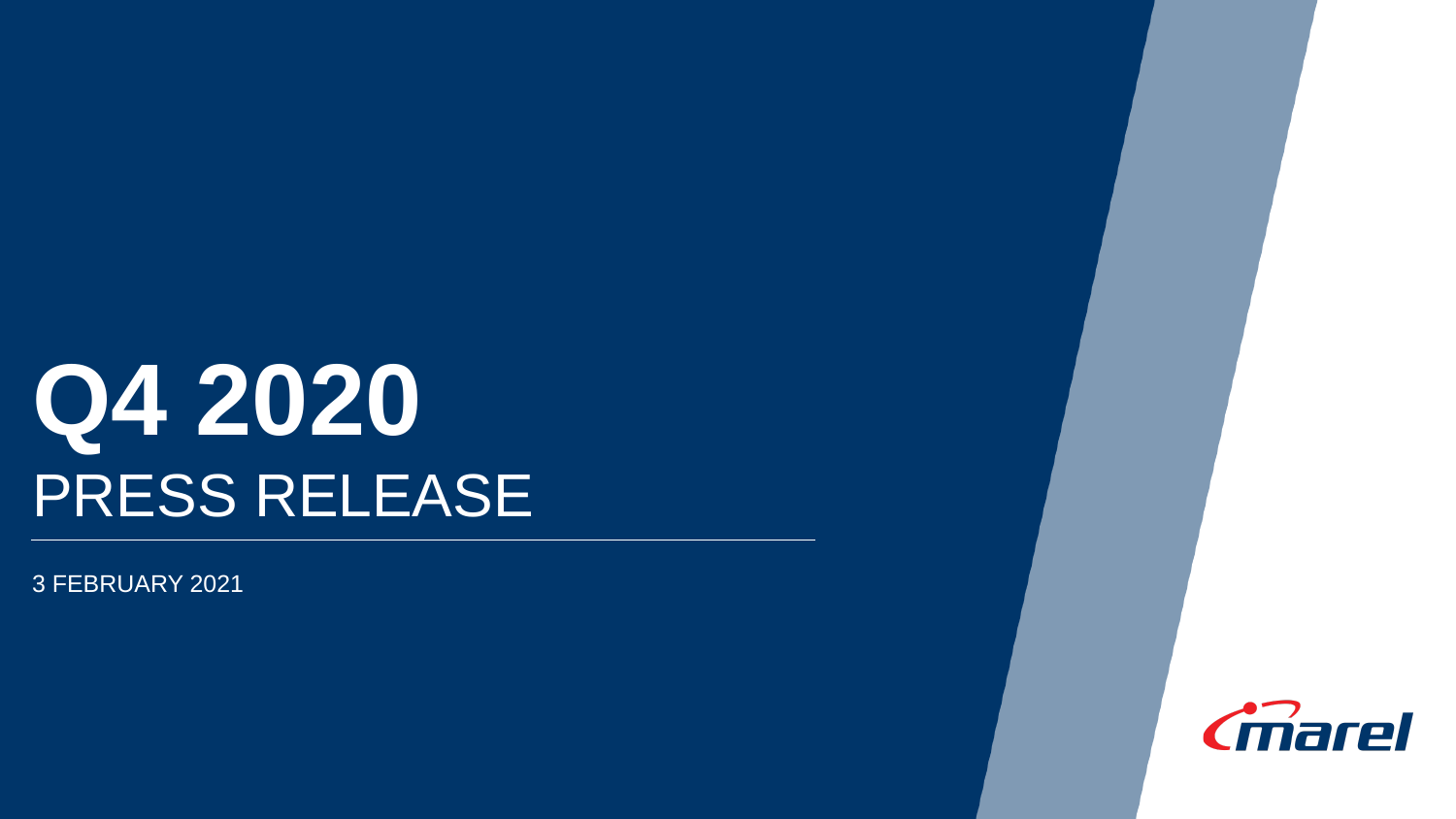

**2**

### **2020 a year of unity, resilient operations and strategic moves**

#### **EXECUTIVE SUMMARY**

#### **2020: Resilient profitability and strategic moves**

- Orders received were EUR 1,234.1m (2019: 1,222.1m).
- The order book was EUR 415.7m (3Q20: 434.3m, 4Q19: 414.4m).
- Revenues were EUR 1,237.8m (2019: 1,283.7m).
- EBIT\* was EUR 166.8m (2019: 173.4m), translating to an EBIT\* margin of 13.5% (2019: 13.5%).
- Net result was EUR 102.6m (2019: 110.1m).
- Basic earnings per share (EPS) were EUR 13.62 cents (2019: 15.33 cents).
- Marel took actions earlier in the year that will deliver EUR 8m in annualized savings with around EUR 4m in non-recurring cost. Additionally, the pandemic has accelerated new ways of working and use of digital solutions that provide opportunities for further operational efficiencies.
- Cash flow from operating activities before interest and tax was EUR 217.6m (2019: 189.8m).
- Net debt/EBITDA was 1.0x at year-end (3Q20: 0.5x, 4Q19: 0.4x). Targeted capital structure is 2-3x net debt/EBITDA.

#### **Q4 2020: A strong close to 2020**

- Orders received were EUR 319.7m (4Q19: 302.6m).
- Revenues were EUR 343.3m (4Q19: 320.1m).
- EBIT\* was EUR 52.3m (4Q19:  $32.0$ m), translating to an EBIT\* margin of 15.2% (4Q19: 10.0%).
- Net result was EUR 29.1m (4Q19: 10.2m).
- Basic earnings per share (EPS) were EUR 3.87 cents (4Q19: 1.34 cents).
- Cash flow from operating activities before interest and tax in the quarter was EUR 38.9m (4Q19: 60.2m).
- Free cash flow at EUR 17.7m (4Q19: 44.0m).

#### **Arni Oddur Thordarson, CEO:**

*"I would like to take this opportunity and thank team Marel, our customers, suppliers and partners, for all their commitment and dedication to ensure that one of the most important value chains in the world remains operational. While ensuring the safety and well-being of our employees and our customers, we have met every obstacle with optimism to secure daily access for consumers around the world to quality food that is safe, affordable and produced in a sustainable way.*

*Marel's digital platform and global reach with a local presence, with sales and service engineers servicing customers in over 140 countries, have proven to be key differentiating factors in supporting our customers. Team Marel took transformative decisions in early 2020 to ensure continued innovation and operational resilience in a highly volatile and challenging environment. We secured long-term sustainability-linked financing, solidified our supplier partnerships and ramped up inventories, and canceled all traditional tradeshow activity to focus solely on virtual events.*

*As a result, we close the fourth quarter on strong note, with revenues of EUR 343 million and EBIT in excess of 15%. We should note that TREIF's complementary cutting technology solutions and services are included in 4Q20, positively contributing to revenues and margins. We close the year with a healthy order book and strong financials with net debt at one times EBITDA.*

*Overall, we are satisfied with the full-year performance, orders were on par with the previous year, although revenues and EBIT were down by 4%. Cash flow remained strong, enabling us to continue to invest in infrastructure and take on acquisitions in line with strategy. Quality of earnings remained good with recurring revenues from aftermarket at the 40% level in 2020.*

*Automation and digital solutions in the food value chain are a driving force to further transform the industry, with COVID-19 further accelerating the strong underlying secular trends. We embed sustainability in everything we do and we are pioneers in our industry to commit to SDG goals, including committing to the Science Based Targets initiatives to meet the goals of the Paris Agreement. In addition we will add financial disclosure requirements on climate risk, that is based on the Task force recommendation (TCFD climate risk reporting).*

*While we are mindful of the fact that in times of such transformation on top of economic uncertainties, there can be fluctuations quarter-by-quarter, Marel is fully committed to its mid-term and long-term targets of continued growth and value creation."*

#### **KEY FIGURES** (EUR m)

| 4Q20           | 4Q19           |        | $\triangle$ YoY As per financial statements                                 | <b>FY20</b>    | <b>FY19</b>    | $\Delta$ YoY |
|----------------|----------------|--------|-----------------------------------------------------------------------------|----------------|----------------|--------------|
| 343.3          | 320.1          | 7.2%   | Revenues                                                                    | 1,237.8        | 1,283.7        | $-3.6%$      |
| 128.5<br>37.4% | 116.0<br>36.2% | 10.8%  | Gross profit<br>Gross profit as a % of revenues                             | 462.5<br>37.4% | 491.1<br>38.3% | $-5.8%$      |
| 52.3<br>15.2%  | 32.0<br>10.0%  | 63.4%  | Adjusted result from operations (Adjusted EBIT)<br>EBIT* as a % of revenues | 166.8<br>13.5% | 173.4<br>13.5% | $-3.8%$      |
| 62.3<br>18.1%  | 43.7<br>13.7%  |        | 42.6% EBITDA<br>EBITDA as a % of revenues                                   | 212.5<br>17.2% | 220.3<br>17.2% | $-3.5%$      |
| (9.2)          | (2.8)          | 228.6% | Non-IFRS adjustments                                                        | (17.1)         | (10.8)         | 58.3%        |
| 43.1<br>12.6%  | 29.2<br>9.1%   | 47.6%  | Result from operations (EBIT)<br>EBIT as a % of revenues                    | 149.7<br>12.1% | 162.6<br>12.7% | $-7.9%$      |
| 29.1<br>8.5%   | 10.2<br>3.2%   | 185.3% | Net result<br>Net result as a % of revenues                                 | 102.6<br>8.3%  | 110.1<br>8.6%  | $-6.8%$      |
| 319.7          | 302.6          | 5.7%   | Orders Received                                                             | 1,234.1        | 1,222.1        | 1.0%         |
|                |                |        | Order Book <sup>1)</sup>                                                    | 415.7          | 414.4          | 0.3%         |

| 4Q20                                             | 4Q19                             | Cash flows                                                                                               | <b>FY20</b>                            | <b>FY19</b>                       |
|--------------------------------------------------|----------------------------------|----------------------------------------------------------------------------------------------------------|----------------------------------------|-----------------------------------|
| 38.9                                             | 60.2                             | Cash generated from operating activities,<br>before interest & tax                                       | 217.6                                  | 189.8                             |
| 35.4<br>(125.6)<br>94.7<br>4.5                   | 53.4<br>(26.4)<br>(16.6)<br>10.4 | Net cash from (to) operating activities<br>Investing activities<br>Financing activities<br>Net cash flow | 182.6<br>(161.6)<br>(235.6)<br>(214.6) | 142.5<br>(54.2)<br>156.8<br>245.1 |
| <b>TREIF acquisition</b><br>completed 8 Oct      |                                  | <b>Financial position</b>                                                                                | 31/12<br>2020                          | 31/12<br>2019                     |
| 2020<br>TREIF is included in<br>the consolidated |                                  | Net Debt (Including Lease liabilities)<br>Operational working capital <sup>2)</sup>                      | 205.2<br>78.9                          | 97.6<br>64.0                      |

| illialiulai slaitilltiils III               |                                               |             |             |
|---------------------------------------------|-----------------------------------------------|-------------|-------------|
| 4Q20. Annual                                | <b>Key ratios</b>                             | <b>FY20</b> | <b>FY19</b> |
| revenues prior to<br>acquisition were about | Current ratio                                 | 1.1         | 1.5         |
| EUR 80m, with EUR                           | Quick ratio                                   | 0.7         | 1.2         |
| 13m EBITDA.                                 | Return on equity <sup>3)</sup>                | 10.7%       | 14.5%       |
|                                             | Leverage $4$                                  | 1.0         | 0.4         |
|                                             | Number of outstanding shares (millions)       | 752.2       | 760.2       |
| In 4Q20, TREIF                              | Market capitalization in EUR billion based on |             |             |
| delivered seasonally                        | exchange rate at end of period                | 3.9         | 3.5         |
| strong revenues and                         | Basic earnings per share in EUR cents         | 13.62       | 15.33       |

financial statements in

operational profits.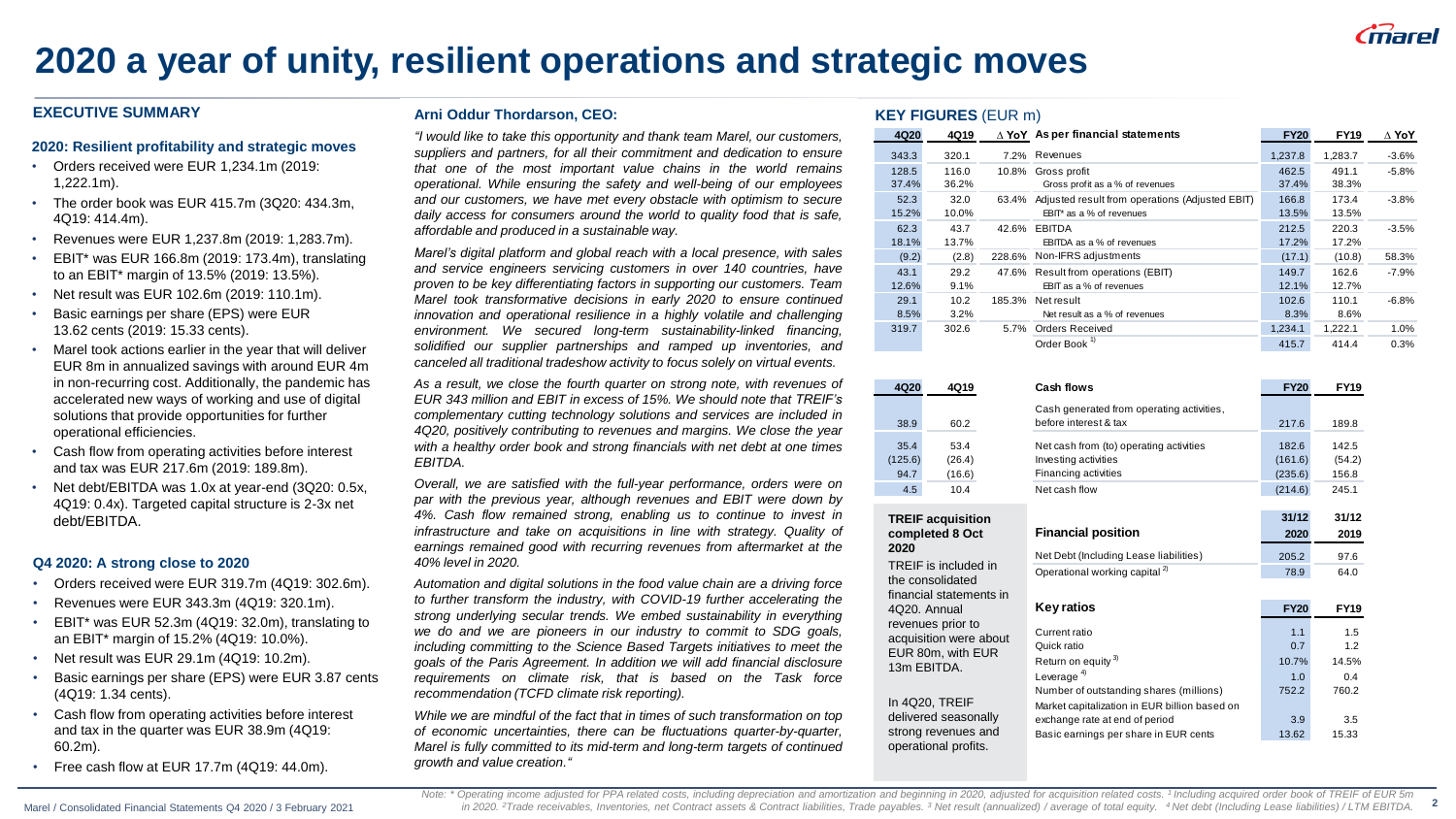

### **2020 IN REVIEW**

#### **Marel remains committed to its mid-term and long-term targets**

- Management is committed to its mid-term targets to achieve gross profit of 40%, SG&A of 18% and maintain the innovation investment at the 6% strategic level by year-end 2023.
- For the period 2017-2026 Marel has set a target of 12% average annual increase in revenues, through both organic growth and acquisitions. Compound annual growth rate (CAGR) 2017-2020 was 6.3%. Marel's growth plan involves capitalizing on strong innovation investment and global reach to drive expansion and market penetration. The focus is on strategic partnerships and acquisitions to fill gaps in the value chain, and to augment our full-line product offering.

#### *Acquisitions and strategic partnerships*

- With the acquisition of German food cutting technology provider TREIF in Oct 2020, Marel has strengthen the full-line product offering, increased standard equipment sales and will leverage its global sales and service network to synergize aftermarket potential. With around 500 employees and EUR 80m in revenues, TREIF's product portfolio in cutting, portioning, dicing and slicing is highly complementary with Marel's product portfolio. The purchase price on a cash and debt free basis was paid with EUR 128m in cash and 2.9 million Marel shares.
- As of 4 Jan 2021, ownership of stake in Icelandic fish processing equipment provider Curio increased from 39.3% to 50% with an option to acquire the remaining 50% in three years. With the acquisition, Marel has a full-line offering of solutions for wild whitefish industry. Curio will be consolidated into Marel's financial results in 2021.
- Marel made a follow-on investment in Canadian software company Worximity, which was part of the original agreement in 2019, increasing the ownership from 14.3 to 25.0%.
- Strategic partnership with Tomra on vision based technology is proceeding well. Over the year, the two companies have joined forces on different projects building on advanced sensor based grading, sorting, peeling and analytics equipment for the food industry.

#### *Subsequent events in beginning of 2021*

- The acquisition of Dutch duck processing solutions provider Poultry Machinery Joosten (PMJ) announced on 21 Jan 2021, will enable Marel to strengthen the position in the duck market as a third pillar within poultry processing alongside broilers and turkey, and leverage its global sales and service network and expand into new markets. PMJ has 40 employees and annual revenues of around EUR 5 million and their complementary product portfolio of primary processing, including waxing and automated evisceration, will make Marel the industry's only full-line provider of duck processing solutions in this growing 4.5m tons market (estimated to be ~EUR 6bn).
- The acquisition of a 40% stake in Stranda Prolog, a Norwegian provider of salmon processing solutions, and the launch of a strategic partnership between the two companies was announced on 29 Jan 2021. With 100 employees and EUR 25m in annual revenues, Stranda Prolog's complementary product portfolio for primary salmon processing and aquaculture solutions will bring Marel closer to becoming a full-line provider to the global 2.5m tons farmed salmon industry.

#### **Investment in innovation to maintain technological leadership**

- Marel R&D amounted to EUR 69.1m in 2020, equal to 5.6% of revenues. This is in line with the company's innovation promise of ~6% on a continuous basis to drive further organic growth.
- Through strong cooperation between centrally located innovation teams, local teams in close proximity to customers and our innovation partners, 2020 proved to be an impressive year for innovation despite the inherent challenges due to the pandemic. Innovation in recent years has focused on digital and full-line offering to improve automation, yield and efficiency as well as enabling processors to meet consumer demand for a balanced diet, traceability and food safety. In total, more than 30 new highly innovative products were introduced to the market in 2020.

#### **Investments to support organic and strategic growth**

- To best serve customer needs, Marel is focusing on increasing digitalization and agility, leading to an increased level of investments in the coming years. More specifically, Marel has identified opportunities to automate and digitize its manufacturing platform and aftermarket services, to best support our customers as they adapt to changing market conditions, as well as shifts in demand by channel and geographies.
- Continued focus on streamlining the back-end while investing in front-end sales and service platform. In 2021, Marel will be opening sales and service offices, as well as demo centers in both Shanghai, China and Campinas, Brazil, expanding the company's ability to support the region's protein processing industries with advanced automated systems and solutions.

#### **Transforming food processing, sustainably (ESG)**

- Marel has formally committed to the [Science Based Targets initiative \(SBTi\)](https://sciencebasedtargets.org/) to meet the goals of the Paris Agreement, and set a defined path to achieve carbon neutrality well ahead of 2050. This marks an important next step in Marel's sustainability journey, where innovation and hightech solutions can optimize the production process and reduce food waste.
- To improve the disclosure of climate-related risks and opportunities, Marel has also committed to integrating the recommendations of the Task Force on Climate-Related Financial Disclosure (TCFD) into its 2021 climate-risk reporting.
- New ways of working have had a positive impact on Marel's CO2 footprint, with sales and marketing, installations, aftermarket services, and customer training moving online and significantly reducing fly-in fly-out. Focus on maintaining benefits from new ways of working since the pandemic.
- Marel is committed to increase diversity and inclusion within its organization, whereby the improved gender balance in the Executive Team and Board of Directors is a recent example.
- In 2020, Marel donated EUR 1.0 million to the Red Cross which will use the funds to improve the food security of the most vulnerable communities in South Sudan.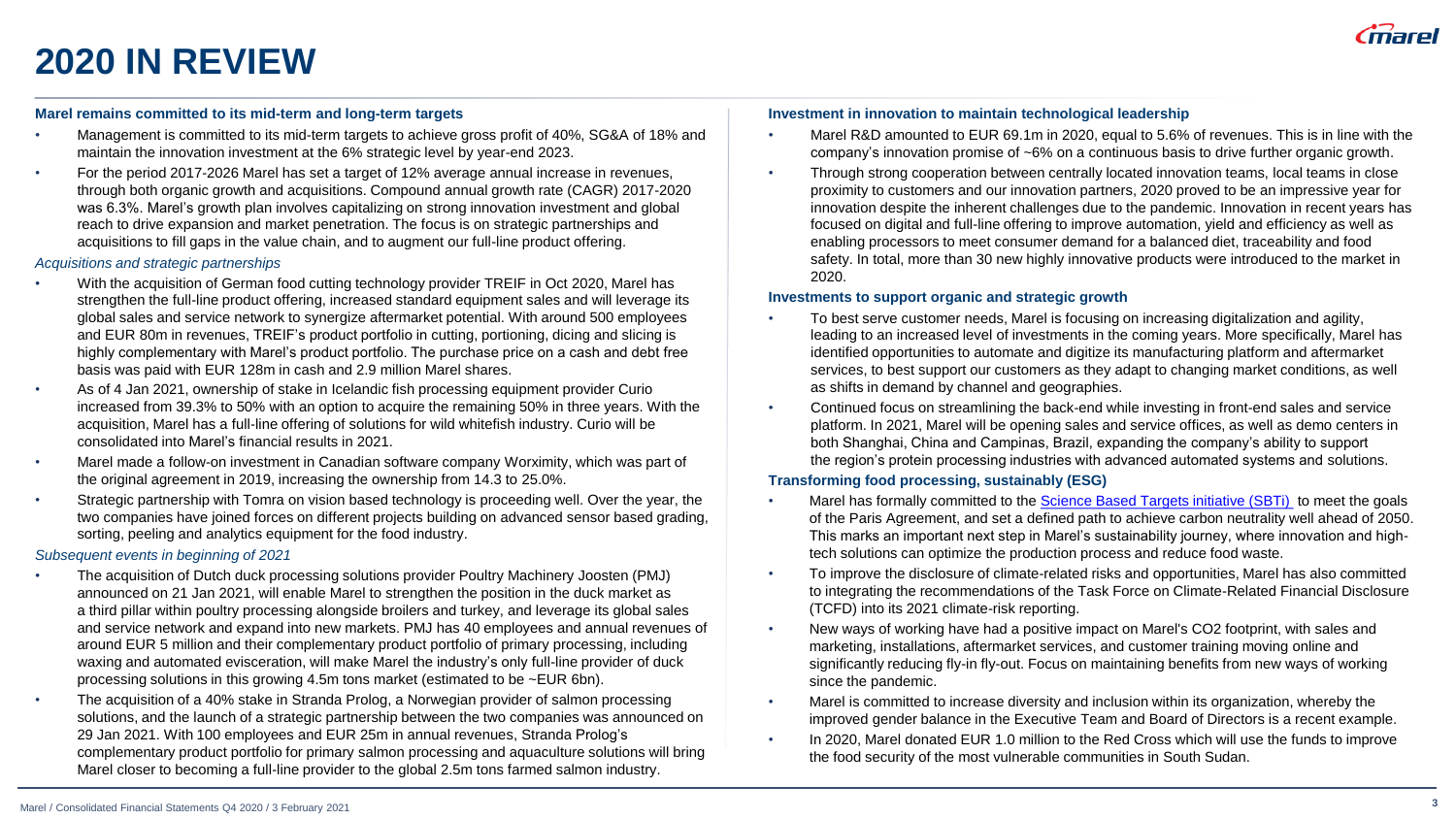

**4**

## **FINANCIAL PERFORMANCE**

#### **Solid level of orders received in the quarter and for the full year**

- Orders received in the quarter were EUR 319.7m, up 13.2% QoQ and 5.7% YoY. Orders received in fourth quarter include TREIF. Orders received in FY20 were EUR 1.234.1m, on par with last year.
- Orders received continue to be well balanced between large projects, standard equipment and maintenance projects.
- The need for automation and digital solutions in the food value chain is driven by secular trends like population growth and urbanization. COVID-19 has been an accelerator for these trends, placing more focus on minimizing human intervention as a means to improve hygiene and disease, as well as traceability and trust in the food value chain. Marel is uniquely positioned to support the food industry with the use of robotics, increased tracking & tracing and process control.
- Marel's competitive position remains strong with the pipeline trending upwards, particularly in automated solutions. Timing of conversion of pipeline to committed orders remains uncertain.

#### **Strong revenues in 4Q20 with solid recurring aftermarket revenues**

- Revenues totaled EUR 343.3m in 4Q20, up by 19.5% QoQ and 7.2% YoY, with TREIF included in 4Q20, positively contributing to revenues and margins. Full year revenues were 1,237.8, down 3.6% YoY. Organic revenue growth -5.4% and acquired growth +1.8% in 2020.
- Full-year aftermarket revenues were 40%, compared to 37% in 2019. Aftermarket in the quarter was 38% of total revenues (3Q20: 41%, 4Q19: 40%) due to higher proportion of project revenues in 4Q20 than in prior quarters.
- Good delivery performance during the pandemic and growth in aftermarket revenues over the year, especially in spare parts, compensated for lower revenues from projects in 1-3Q20. Although service was impacted by the limitation of field service engineers to be on customers sites due to travel restrictions, the ability to offer remote support was paramount during this period.
- The local teams with virtual and remote global support from industry experts, have shown great solution-driven leadership in installation and aftermarket services, reducing the carbon footprint of fly-in fly-out.
- Marel's global reach with a local presence, with sales and service engineers servicing customers in over 140 countries, has proven to be a key differentiating factor in operational resilience.

### **Resilient profitability in 2020 supported by lower OPEX**

- Gross profit margin 37.4% in the quarter (3Q20: 39.2%, 4Q19: 36.2%) and gross profit was EUR 128.5m (3Q20: 112.5m, 4Q19: 116.0m), impacted by revenue mix, lower margin on projects due to higher cost and more complex execution associated with the pandemic. For the full year, gross profit margin was 37.4% (FY19: 38.3%) and gross profit EUR 462.5m (FY19: 491.1m).
- Operating expenses at similar levels as last two quarters, lower costs due to travel restrictions, reduced physical trade show activity and more focus on online solutions and virtual events.
- EBIT\* margin was strong in fourth quarter at 15.2% (3Q20: 15.4%, 4Q19: 10.0%) and 13.5% for the full year (FY19: 13.5%).
- To increase transparency of one-off costs related to acquisitions and better reflect underlying business performance, Marel has changed its adjustments of EBIT. Previously, Marel adjusted result from operations to exclude the impact of PPA related costs, and beginning in 2020, will exclude the impact of PPA related costs and acquisition related expenses.
- Net result was EUR 29.1m in the quarter, down 1.0% QoQ and up 185.3% YoY. For the full year, net result was EUR 102.6 (FY19: 110.1m)
- Basic EPS was EUR 3.87 cents (3Q20: 3.93 cents, 4Q19: 1.34 cents), and EUR 13.62 cents for the full year (FY19: 15.33).

#### **Order book on par with last year**

- The order book at year-end was EUR 415.7m (3Q20: 434.3m, 4Q19: 414.4m). This equals 34% of 12-month trailing revenues and includes EUR 5.0m acquired order book from TREIF.
- The book-to-bill ratio in the quarter was 0.93 (3Q20: 0.98, 4Q19: 0.95), while at 1.00 for the full year (FY19: 0.95).
- Greenfields, such as large equipment orders, and large projects with longer lead times constitute the vast majority of the order book while services, spares and standard equipment have shorter lead times and run faster through the order book.
- With its strong product portfolio of solutions, software and services, Marel is well positioned to lead the transformation of the food processing industry and support food processors channel flexibility to chase consumer-ready products.



#### **REVENUES AND EBIT\*** EUR m, %



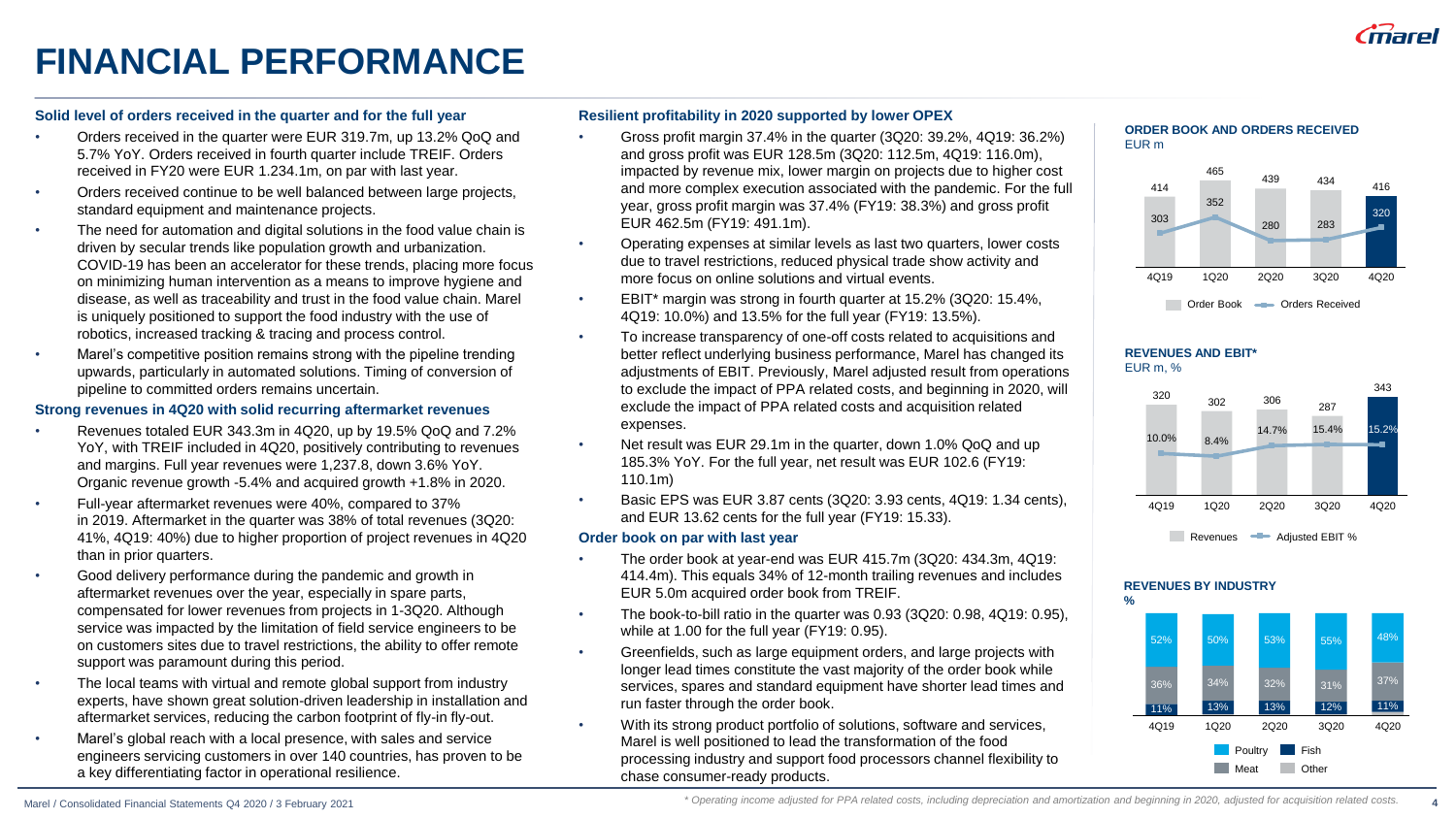

# **FINANCIAL PERFORMANCE**

#### **Strong cash flow generation in 2020**

- Operational cash flow in the quarter was EUR 38.9m (4Q19: 60.2m) and EUR 217.6m (FY19: 189.8m) for the full year.
- Free cash flow in 4Q20 was EUR 17.7m (4Q19: 44.0m) and EUR 140.5m (FY19: 115.3m) for the full year.
- Strong cash flow generation FY20 and positive working capital development, despite strategic buildup on inventories.
- Cash flow in the fourth quarter was impacted by payment of pension liabilities, elevated investment levels, and timing of invoicing. Partly offset by improved net contract liabilities.
- Marel paid EUR 107.0m for the acquisition of TREIF, which contributed positively to operational cash flow in 4Q20.
- Marel continues to invest in its infrastructure and platform. Net cash used in investing activities, excluding business combinations and investments/loans in associates, was EUR 18.4m in the quarter (4Q19: 11.5m), or EUR 51.7m (FY19: 37.5m) for the full year equivalent.

#### **Strong financial position with leverage ratio below 1.0x**

- Marel has committed liquidity of EUR 646.4m at year-end 2020 and fully committed funding in place until 2025.
- Leverage was 1.0x at the end of 4Q20 following the TREIF acquisition closing in October 2020, compared to 0.5x at end of 3Q20.
- Over the year, a total of around EUR 100m in dividends payout and share buybacks. In addition, Marel acquired TREIF for EUR 128m and 2.9m shares in Marel (net working capital settlement to be finalized in 1H21, purchase price allocation in progress and provisional).
- Leverage is well below the targeted capital structure (2-3x) and coupled with Marel's strong financial position, will support continued investment and facilitate future strategic moves in the ongoing industry consolidation wave, in line with the company´s 2017-2026 growth strategy.
- In Dec 2020, a new corporate tax law was enacted in the Netherlands. Consequently, the reduction in corporate tax rate from 25.0% to 21.7% as approved by Dutch Government in 2019 will be reversed and the Dutch corporate income tax rate will remain at 25.0%, resulting in a negative impact of EUR 5.7m on the 4Q20 tax expense.

#### **Resilient business model in challenging times and a united team**

- Significant investments in recent years in Marel's global reach, digital platform and infrastructure, have been instrumental in positioning the company to successfully navigate a business environment colored by the pandemic, geopolitical uncertainty, trade constraints and change in consumer behavior already accelerated by the ongoing changes.
- The pandemic continues to accelerate Marel's approach in providing virtual and remote support to engage and connect with our customers.
- Marel is a critical infrastructure company in the food industry. Earlier in the year, Marel's manufacturing sites in close cooperation with our suppliers, diligently organized themselves to ensure business continuity and safety for both employees and customers.
- All manufacturing sites have remained open throughout the pandemic, although we did see increased inefficiencies (e.g. absenteeism and logistics costs). Uncertainty still remains for 2021 as to the impact of COVID-19 and the severe lockdowns on efficiency of operations.
- Marel's effort in recent years, to shorten production lead times and colocate production, created more resilience in the supply chain. This together with the strategic inventory build-up allows us to be more agile, serve customers' needs and ultimately keep the food value chain running.
- Marel implemented a Global Pay Policy during COVID-19 in April 2020, to secure minimum pay for a defined period of time if employees could not, for one reason or the other, conduct their work due to COVID-19.
- Marel did not make use of government support or rent discounts related to COVID-19 in 2020. If government support was provided due to local laws, an equivalent or greater amount was donated to charity by Marel.

#### **Dividend proposal of 40% payout ratio for upcoming 2021 AGM**

- In line with Marel's targeted capital allocation and dividend policy of 20- 40% payout ratio, the Board of Directors will propose a 40% payout ratio at the 2021 Annual General Meeting, to be held on 17 March 2021 (2020: 40%, 2019: 30%).
- Based on a EUR 5.45 cents dividend per outstanding share paid for the operational year 2020, or 6% lower per share than in 2020, the estimated total dividend payment will be around EUR 41.0m.



#### **LEVERAGE** Net debt/EBITDA



4Q19 1Q20 2Q20 3Q20 4Q20

#### **REVENUES BY GEOGRAPHY**

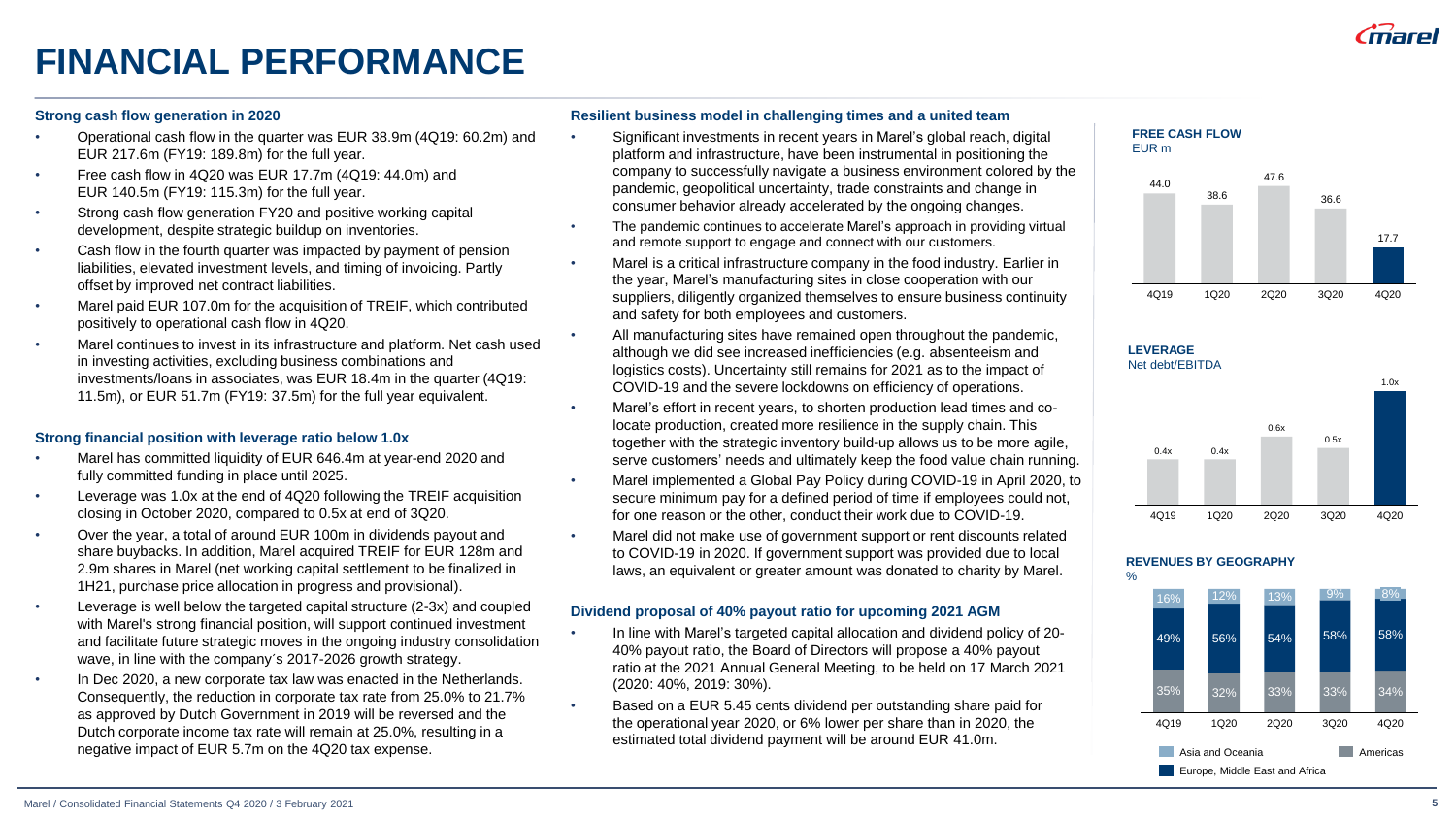## **INDUSTRY PERFORMANCE**

#### **MAREL POULTRY MAREL MEAT MAREL FISH**

**4Q20: 48% of total revenues with 19.7% EBIT margin FY20: 51% of total revenues with 18.3% EBIT margin**



- *Full-line offering* with one of the largest installed bases worldwide, focusing on roll-out of innovative products and market penetration through cross-selling of secondary and further processing solutions.
- *M&A:* Following the acquisition of PMJ, Marel will expand its third pillar within poultry processing alongside broilers and turkey and become the industry's only full-line provider of duck processing solutions for this large and growing market.
- *Orders received* for Marel Poultry were at a good level in 4Q20 and the full year. Pipeline is strong, as the need to automate processing with track and trace capabilities is rising, although timing of converting pipeline into orders is uncertain. Profitability in poultry has proven the most resilient during the pandemic due to its convenience, affordability and ability to adapt to supply relatively quickly.
- *Revenues* in 4Q20 for Marel Poultry were EUR 165.1m, down 1.2% YoY. Revenues in 2020 were 635m, down 8% YoY due to drop in project revenues while compensated somewhat by higher aftermarket revenues.
- *EBIT in 4Q20* was EUR 32.5m (4Q19: 23.4m) and the EBIT margin was 19.7% (4Q19: 14.0%). EBIT margin for FY20 was 18.3% (FY19: 17.5%).

**4Q20: 37% of total revenues with 12.1% EBIT\* margin FY20: 34% of total revenues with 8.7% EBIT\* margin**



• *Full-line offering* with focus on strong product development, increased standardization, modularization and market penetration and further cross- and upselling.

12.1% 8.1% EBIT\* as a % of revenues 8.7% 10.5%

- *M&A*: The TREIF acquisition will double standard equipment sales for Marel Meat and enhance the full-line offering from postfarm to dispatch of consumer-ready products.
- *Orders received* for Marel Meat were at a good level in 4Q20. Pipeline is building up with interesting opportunities in Europe, Latin America and China, as customers pursue greater automation and channel flexibility, although timing of orders remains uncertain.
- *Revenues* in 4Q20 for Marel Meat were EUR 128.0m, up by 12.1% YoY (4Q19: 114.2m). Revenues in 2020 were down 1% due to lower project revenues, compensated by aftermarket revenues and the TREIF acquisition.
- *EBIT\** in 4Q20 was EUR 15.5m (4Q19: 9.2m) and the EBIT\* margin was 12.1% (4Q19: 8.1%). EBIT margin for FY20 was 8.7% (FY19: 10.5%). In 4Q20, TREIF positively contributed to margins.
- Management continues to target medium and long-term EBIT\* margin expansion for Marel Meat.



| 4020 | 4Q19    | Change |                         | <b>FY20</b> | <b>FY19</b> | Change |
|------|---------|--------|-------------------------|-------------|-------------|--------|
| 37.3 | 36.1    | 3.3%   | Revenues                | 150.7       | 148.5       | 1.5%   |
| 0.0  | $-0.3$  | 100.0% | EBIT                    | 8.1         | 6.4         | 26.6%  |
| 0.0% | $-0.8%$ |        | EBIT as a % of revenues | 5.4%        | 4.3%        |        |

- *Objective to reach full-line offering* across farmed and wild whitefish and salmon through continued focus on innovation and M&A.
- *M&A:* Curio will be consolidated into Marel's financial results in 2021 and expected to positively contribute to margins (ownership increased to 50% with option to acquire the remaining 50% in three years). Salmon primary processing offering solidified through the 40% acquisition of Stranda Prolog and strategic partnership.
- *Orders received* in 2020 were soft, as the fish industry has experienced the biggest impact from the shift in consumer behavior from foodservice to retail.
- Together with its innovation partners like Brim in Iceland, Marel has installed reference plants showcasing transformative solutions that improve agility and channel flexibility to cater to different consumer channels for bone-free, ready-to-cook products and for restaurants.
- *Revenues* for Marel Fish in 4Q20 were EUR 37.3m, 3.3% up YoY (4Q19: 36.1m). Revenues in 2020 were up 1.5%, however still below the volume needed to deliver sufficient margin improvement.
- *EBIT* in 2020 was EUR 8.1m (FY19: 6.4m) and the EBIT margin was 5.4% (FY19: 4.3%). EBIT in the quarter was EUR 0.0m (4Q19: -0.3m) and the EBIT margin was 0.0% (4Q19: -0.8%).
- Management continues to target medium and long-term EBIT margin expansion for Marel Fish.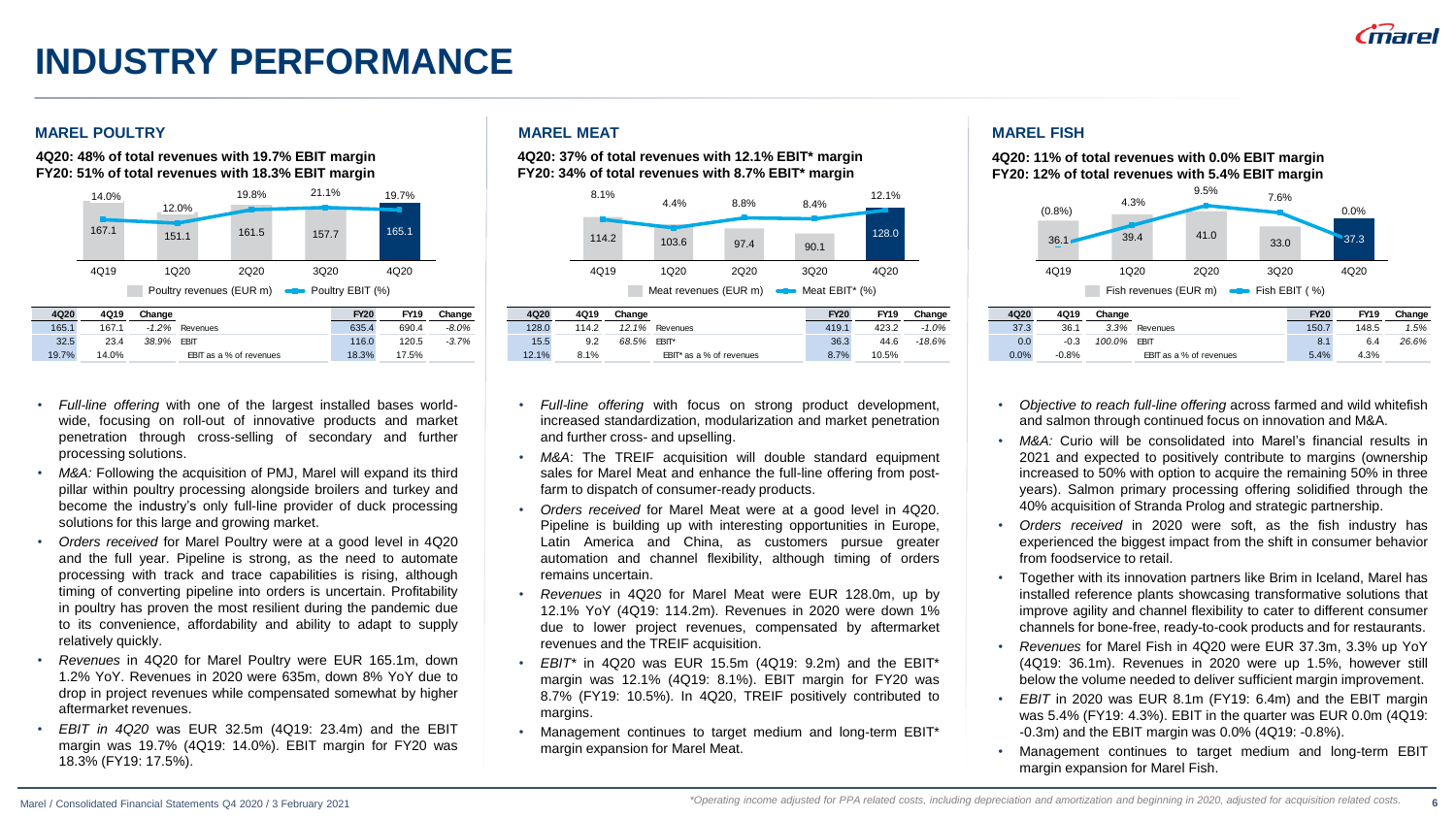### **ANNUAL KEY FIGURES 2020 & OUTLOOK**



### **Outlook**

- Market conditions have been challenging due to geopolitical uncertainty and the ongoing COVID-19 pandemic. Marel enjoys a balanced exposure to global economies and local markets through its global reach, innovative product portfolio and diversified business mix. At the moment it is not known what the full economic impact of COVID-19 will be on Marel.
- Marel is committed to achieve its mid- and long-term growth targets. Our strategic mid-term targets are to achieve gross profit around 40%, SG&A of around 18% and Innovation at the 6% strategic level by year-end 2023.
- In the period 2017-2026, Marel is targeting 12% average annual revenue growth through market penetration and innovation, complemented by strategic partnerships and acquisitions.
	- Marel's management expects 4-6% average annual market growth in the long term. Marel aims to grow organically faster than the market, driven by innovation and growing market penetration.
	- Maintaining solid operational performance and strong cash flow is expected to support 5-7% revenues growth on average by acquisition.
	- Marel's management expects basic EPS to grow faster than revenues.
- Growth is not expected to be linear but based on opportunities and economic fluctuations. Operational results may vary from quarter to quarter due to general economic developments, fluctuations in orders received and timing of deliveries of larger systems.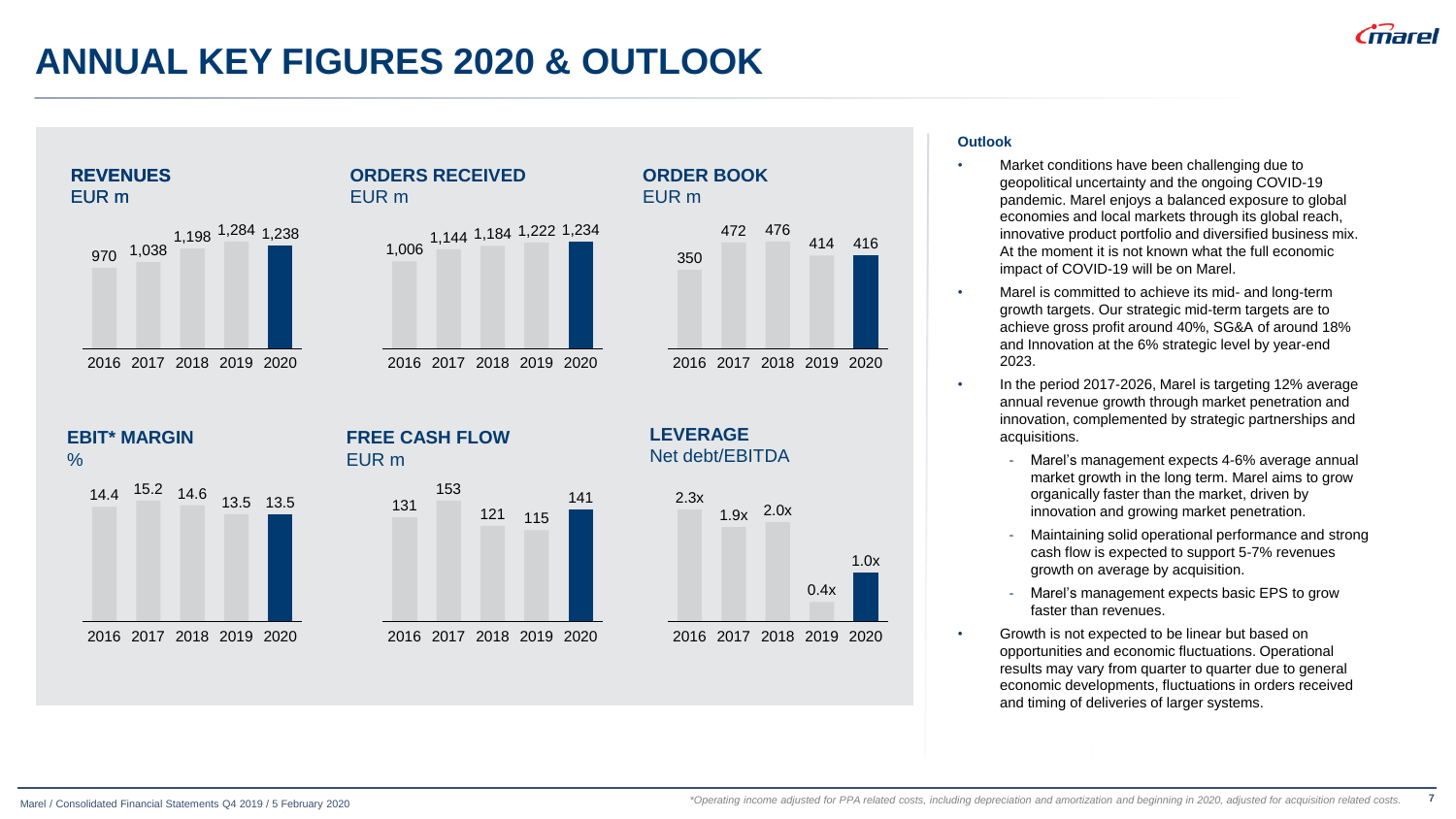## **INVESTOR RELATIONS**

#### **Virtual investor meeting and live webcast/conference call 4 February 2021**

On Thursday 4 February 2021, at 8:30 am GMT (9:30 am CET), Marel will host a virtual investor meeting where CEO Arni Oddur Thordarson and CFO Linda Jonsdottir will give an overview of the financial results and operational highlights in the fourth quarter and for the full year.

The virtual meeting will be webcast live on [www.marel.com/webcast](http://www.marel.com/webcast) and a recording will be available after the meeting on marel.com/ir.

#### **Conference call**

Members of the investment community can join the conference call at: IS: +354 800 7520 NL: +31 10 712 9162 UK: +44 33 3300 9262 US: +1 833 526 8384

#### **UPCOMING VIRTUAL INVESTOR EVENTS**

• Citi's 2021 Global Industrials Virtual Conference, 18 February

For the latest roadshow calendar please visit [www.marel.com/ir](http://www.marel.com/ir)

### **UPCOMING MAREL LIVE VIRTUAL EVENTS**

- Salmon ShowHow (series of events and VIP sessions) 1 to 12 February
- Prepared Foods, Low-pressure forming technology 17 February
- Meat, Count on us (series of events) 9 to 26 March
- Software KnowHow (series of events) 20 to 22 April
- Prepared Foods, Plant-based protein 28 April

For the latest schedule please visit [www.marel.com/events](http://www.marel.com/events)

#### **DISCLAIMERS**

#### **Forward-looking statements**

Statements in this press release that are not based on historical facts are forward-looking statements. Although such statements are based on management's current estimates and expectations, forward-looking statements are inherently uncertain. We therefore caution the reader that there are a variety of factors that could cause business conditions and results to differ materially from what is contained in our forwardlooking statements, and that we do not undertake to update any forward-looking statements. All forward-looking statements are qualified in their entirety by this cautionary statement.

#### **Market share data**

Statements regarding market share, including those regarding Marel's competitive position, are based on outside sources such as research institutes, industry and dealer panels in combination with management estimates. Where information is not yet available to Marel, those statements may also be based on estimates and projections prepared by outside sources or management. Rankings are based on sales unless otherwise stated.

### **FINANCIAL CALENDAR**

- Marel will publish its financial results according to the below financial calendar:
	- $\blacksquare$  AGM 17 March 2021
	- Q1 28 April 2021
	- $\sim$  Q2 21 July 2021
	- Q3 20 October 2021
	- $\bullet$  Q4 2 February 2022
- Financial results will be disclosed and published after market closing of both Nasdaq Iceland and Euronext Amsterdam.

#### **CONTACT US**

**Tinna Molphy** Director of Investor Relations

**Marinó Thór Jakobsson** Investor Relations

[IR@marel.com](mailto:IR@marel.com) Tel: (+354) 563 8001